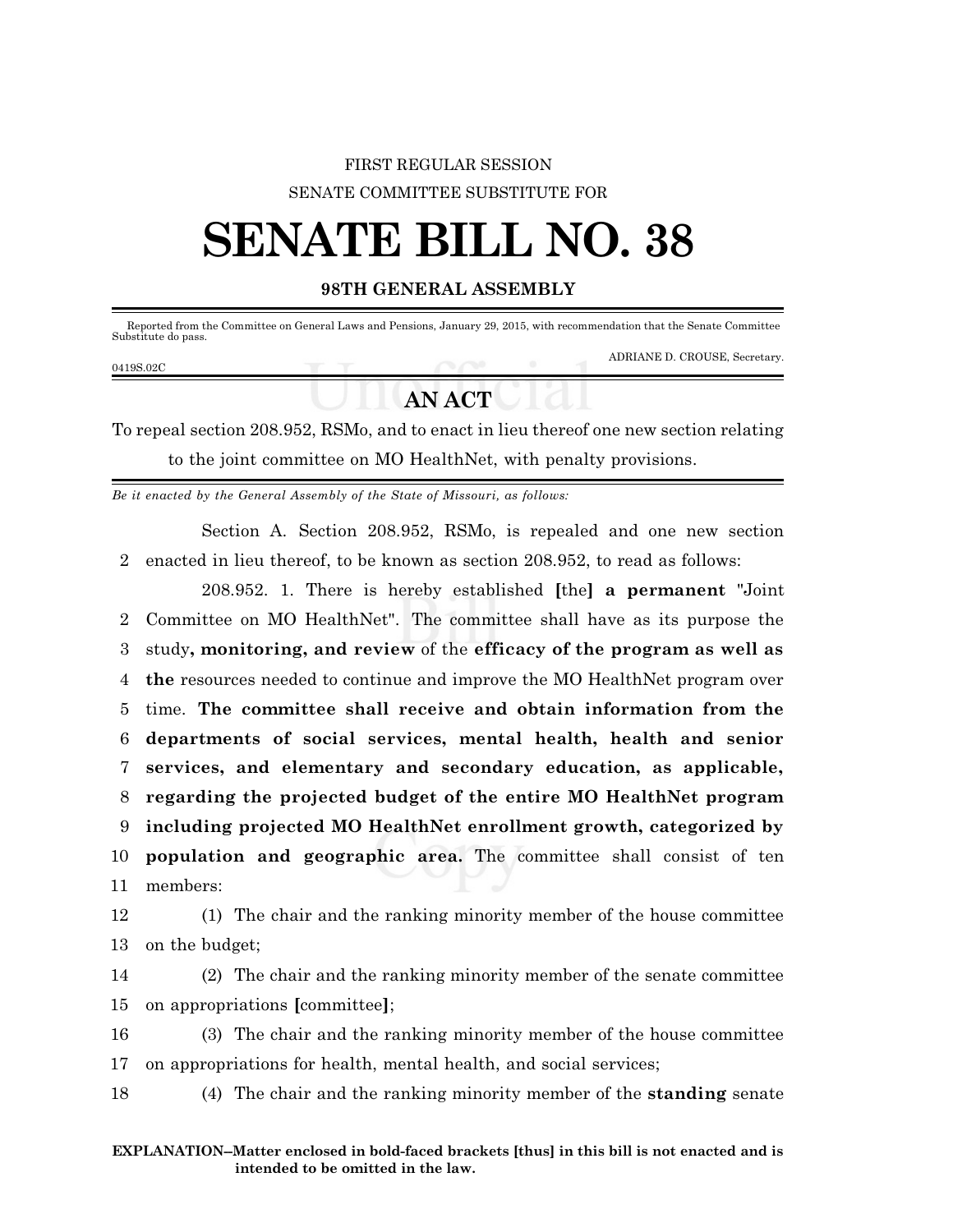committee **[**on health and mental health**] assigned to consider MO HealthNet legislation and matters**;

 (5) A representative chosen by the speaker ofthe house of representatives; and

(6) A senator chosen by the president pro tem of the senate.

 No more than three members from each house shall be of the same political party. 2. A chair of the committee shall be selected by the members of the committee.

 3. The committee shall meet **[**as necessary**] at least twice a year. The committee shall provide notice to the public thirty days prior to any meeting of the committee. In the event of three consecutive absences on the part of any member, such member may be removed from the committee. The committee shall solicit from state organizations representing health care professionals as to any recommendations they have to improve the quality of health care and its cost**.

 4. **[**Nothing in this section shall be construed as authorizing the committee to hire employees or enter into any employment contracts**] The committee is authorized to hire an employee or enter into employment contracts, including an executive director to conduct an audit, special review or investigation of the MO HealthNet program in order to assist the committee with its duties. Such executive director shall have free access to all divisions or offices within the departments of social services, health and senior services, or mental health associated with the MO HealthNet program for the inspection of such books, accounts, contracts, data, and papers as concern any of the executive director's duties. Any person who willfully makes or causes to be made to the executive director any false, misleading, or unfounded report for the purpose of interfering with the performance of the executive director's duties under this section shall be guilty of a class A misdemeanor. The compensation of such personnel and the expenses of the committee shall be paid from the joint contingent fund or jointly from the senate and house contingent funds until an appropriation is made therefor**.

 5. **[**The committee shall receive and study the five-year rolling MO HealthNet budget forecast issued annually by the legislative budget office.

 6.**]** The committee shall **annually conduct a rolling five-year MO HealthNet forecast and** make recommendations in a report to the general